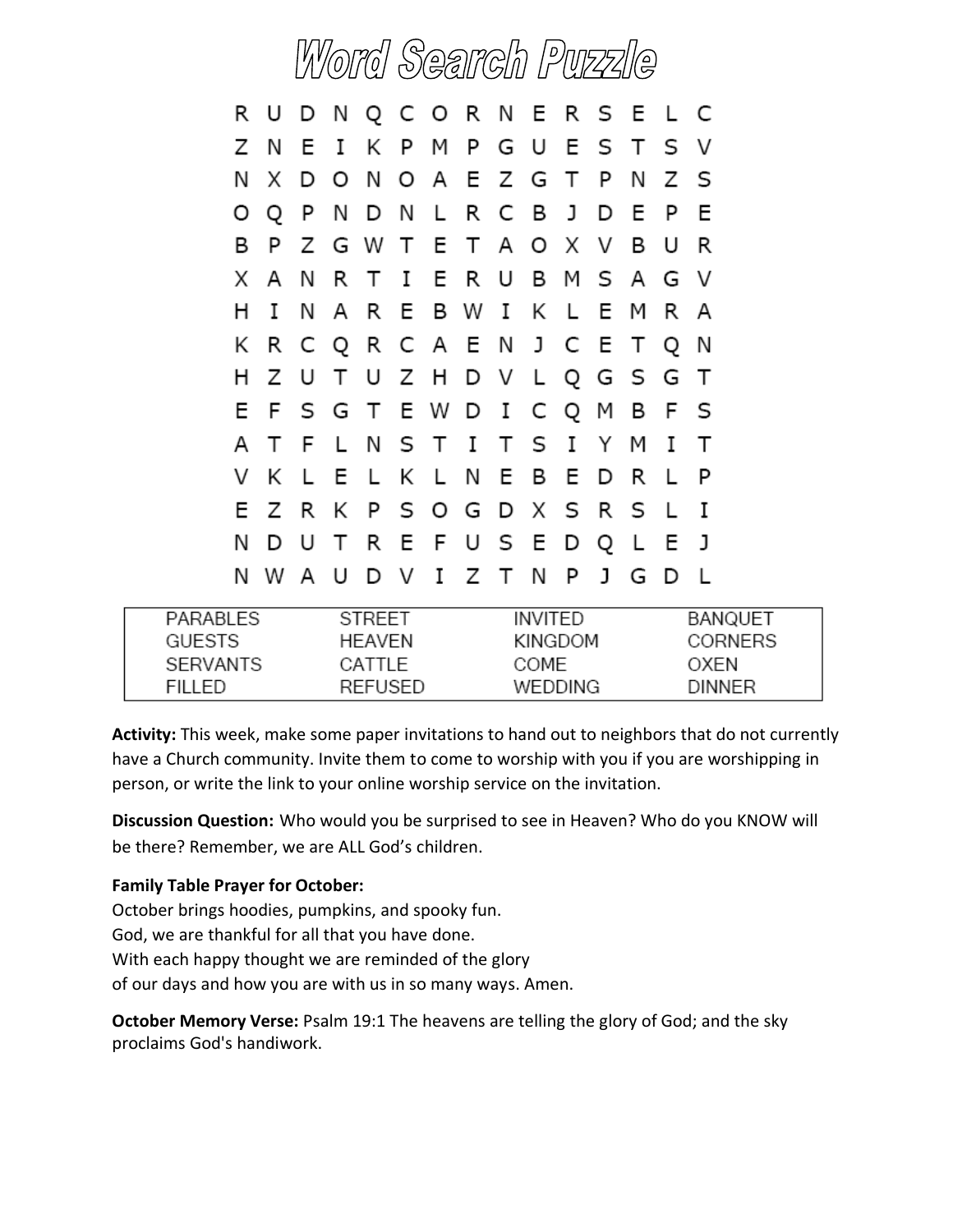



#### **Inviting Others to Jesus**

From Thru-the-Bible Coloring Pages for Ages 4-8. © 1986,1988 Standard Publishing. Used by permission. Reproducible Coloring Books may be purchased from Standard Publishing, www.standardpub.com, 1-800-543-1301.